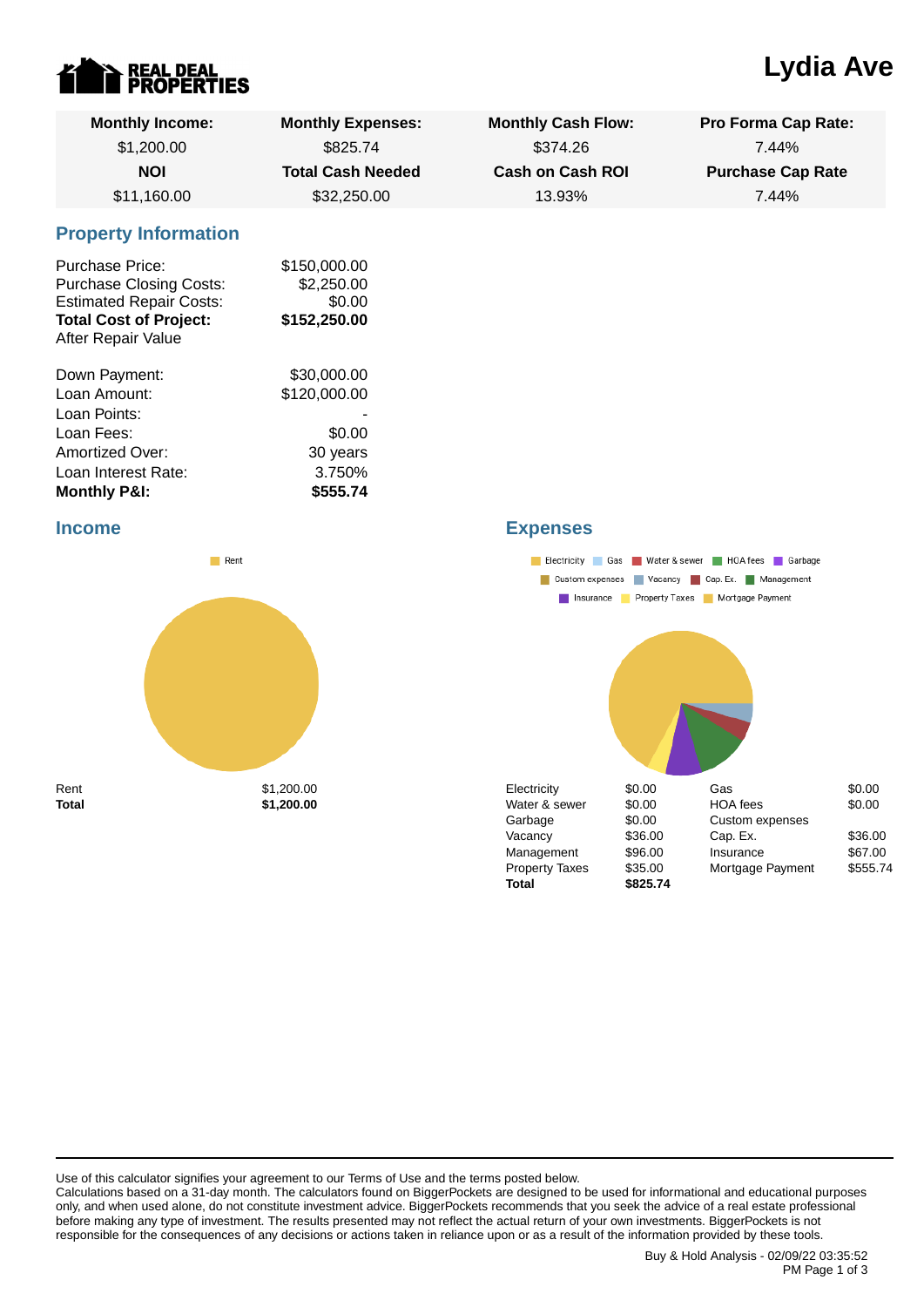## **Financial Projections**

| <b>Total Initial Equity:</b>    | -\$120,000.00 |                      |      |
|---------------------------------|---------------|----------------------|------|
| <b>Gross Rent Multiplier:</b>   | 10.42         |                      |      |
| Income-Expense Ratio (2% Rule): | 0.79%         |                      |      |
| <b>Typical Cap Rate:</b>        | 7.44%         | Debt Coverage Ratio: | 1.67 |
| ARV based on Cap Rate:          | \$150,000,00  |                      |      |

#### **50% Rule Cash Flow Estimates**

| Total Monthly Income:                          | \$1,200.00 |
|------------------------------------------------|------------|
| x50% for Expenses:                             | \$600.00   |
| Monthly Payment/Interest Payment:              | \$555.74   |
| <b>Total Monthly Cash Flow using 50% Rule:</b> | \$44.26    |

## **Analysis Over Time**

| <b>Annual Growth</b><br><b>Assumptions</b> | 2%              | 2%                |                   | 2%        |           |                       |           |
|--------------------------------------------|-----------------|-------------------|-------------------|-----------|-----------|-----------------------|-----------|
|                                            | <b>Expenses</b> |                   | <b>Income</b>     |           |           | <b>Property Value</b> |           |
|                                            |                 |                   |                   |           |           |                       |           |
|                                            | Year 1          | Year <sub>2</sub> | Year <sub>5</sub> | Year 10   | Year 15   | Year 20               | Year 30   |
| Total Annual Income                        | \$14,688        | \$14,982          | \$15,899          | \$17,554  | \$19,381  | \$21,398              | \$26,084  |
| <b>Total Annual Expenses</b>               | \$9,974         | \$10,040          | \$10,246          | \$10,618  | \$11,029  | \$11,483              | \$12,538  |
| <b>Total Annual Cashflow</b>               | \$4,714         | \$4,942           | \$5,653           | \$6,935   | \$8,351   | \$9,914               | \$13,546  |
| Cash on Cash ROI                           | 14.62%          | 15.32%            | 17.53%            | 21.50%    | 25.89%    | 30.74%                | 42.00%    |
| <b>Property Value</b>                      | \$153,000       | \$156,060         | \$165,612         | \$182,849 | \$201,880 | \$222,892             | \$271,704 |
| Equity                                     | \$35,207        | \$40,557          | \$57,519          | \$89,115  | \$125,461 | \$167,352             | \$271,704 |
| Loan Balance                               | \$117,793       | \$115,503         | \$108,093         | \$93,734  | \$76,419  | \$55,540              | \$0       |
| <b>Total Profit if Sold</b>                | \$7,671         | \$17,964          | \$51,164          | \$114,819 | \$190,032 | \$278,307             | \$501,183 |
| <b>Annualized Total Return</b>             | 24%             | 25%               | 21%               | 16%       | 14%       | 12%                   | 10%       |
|                                            |                 |                   |                   |           |           |                       |           |

**Income, Expenses and Cash Flow (in \$)**



#### **Loan Balance, Value and Equity (in \$)**



Use of this calculator signifies your agreement to our Terms of Use and the terms posted below.

Calculations based on a 31-day month. The calculators found on BiggerPockets are designed to be used for informational and educational purposes only, and when used alone, do not constitute investment advice. BiggerPockets recommends that you seek the advice of a real estate professional before making any type of investment. The results presented may not reflect the actual return of your own investments. BiggerPockets is not responsible for the consequences of any decisions or actions taken in reliance upon or as a result of the information provided by these tools.